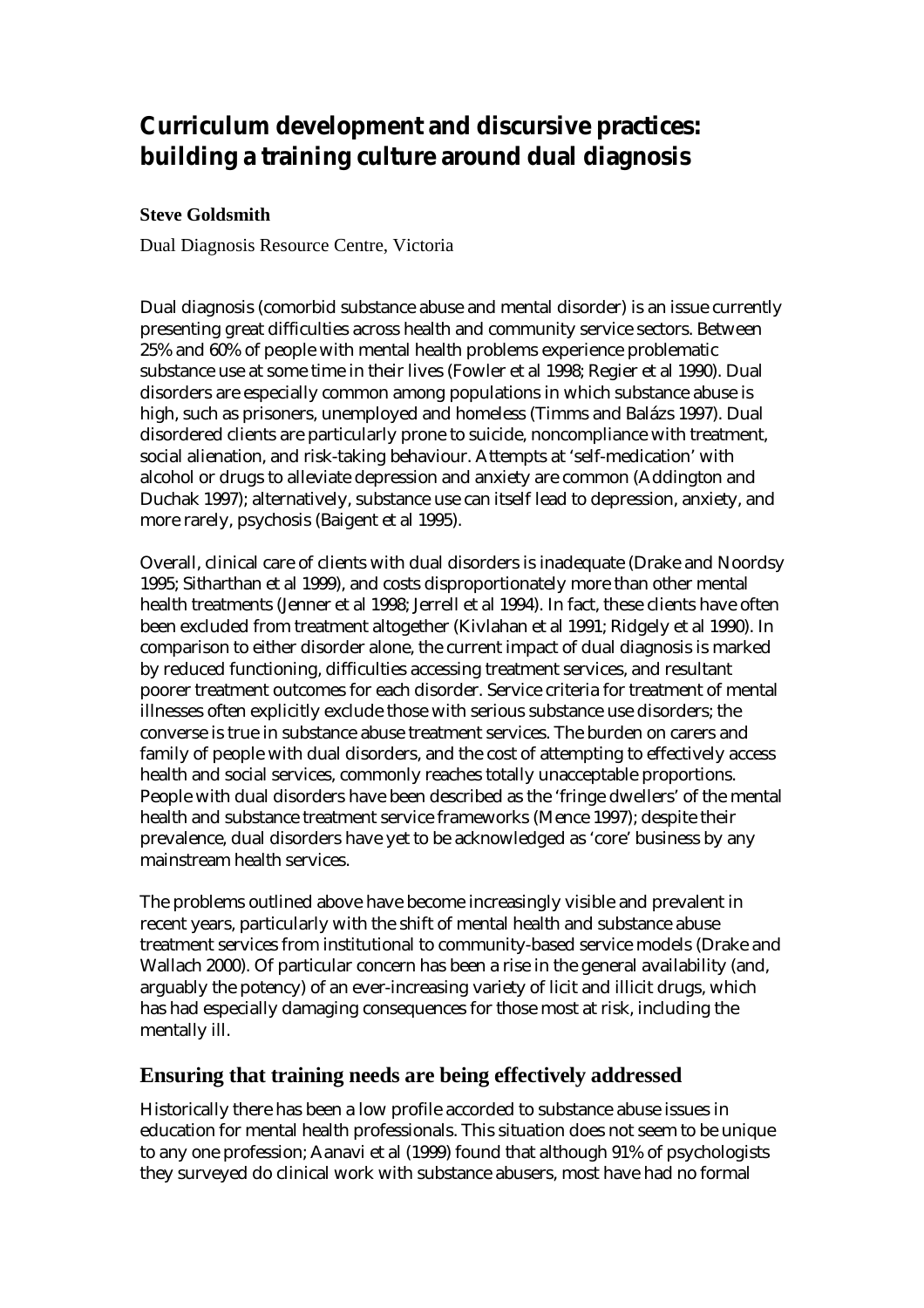education (74%) or training (54%) in substance abuse issues. Similarly, deficiencies in substance abuse education have been identified in medical training curricula (Durfee et al 1994; Martin 1996). The knowledge and skills in dual diagnosis issues among staff of substance abuse treatment services is also often inadequate (Hall et al 2000; Vander Bilt et al 1997). Consequently, the knowledge and skills of workers in mental health and substance abuse settings about each other's fields of practice has been insufficient to ensure effective treatment of dual disordered clients in either setting. Of particular concern to mental health services are the enormous contributions these problems have made to current difficulties in the recruitment and retention of staff (Australian Health Ministers' Advisory Council 2000).

At present, clinical staff in mental health and drug treatment services need ongoing training and support on dual diagnosis issues. This need not be expensive, nor remote from daily work settings (Drake and Noordsy 1995; Jenner et al 1998; Siegfried et al 1999). A coordinated training program, sensitive to the diverse needs of treatment settings, and with an emphasis on clinical supervision to support practice, has great potential to resolve current difficulties.

Substantial research has been conducted at the Dandenong Psychiatry Research Centre (DPRC) into the relationship between serious mental disorder and substance abuse. This led in mid-1999 to the establishment of the Dual Diagnosis Resource Centre for the development of training materials, secondary and tertiary consultancies, and support for research activities in the area of dual diagnosis. The Centre aims to adopt a consultative, inclusive approach to addressing the concerns of all stakeholders in this area. Its key objectives are to:

- contribute to improvements in the quality of life of consumers who have dual disorders;
- improve the level of satisfaction with the service received by these consumers and their carers/relatives through Dandenong Area Mental Health Service; and
- improve the job satisfaction of clinical staff through enhanced knowledge and skills in offering treatment to dual diagnosed consumers.

The Dual Diagnosis Resource Centre's primary activities revolve around training and staff consultation about dual diagnosis issues. In general, the Centre's staff do not have a direct clinical function (ie client referrals are not taken, as would be expected if the Centre was a specialist clinical service). The central goals are to help improve the responses by existing services to dual diagnosed clients, and to advocate for enhanced access and communication between clinical and non-clinical agencies. As the Centre's coordinator, the author is active in the development of educational/support groups for consumers and carers, and of collaborative research with other services to augment the projects already in progress.

# **Resistance to dominant paradigms being challenged**

As Van Maanen and Bailey (1984) observe, people actively produce their own meanings, at work as in other settings. Accordingly, individuals can potentially function as change agents to instigate and realise improvements in work practices (Rhodes 1997). However, the influence of management, and of the broader organisational culture, is a powerful mediating factor on change.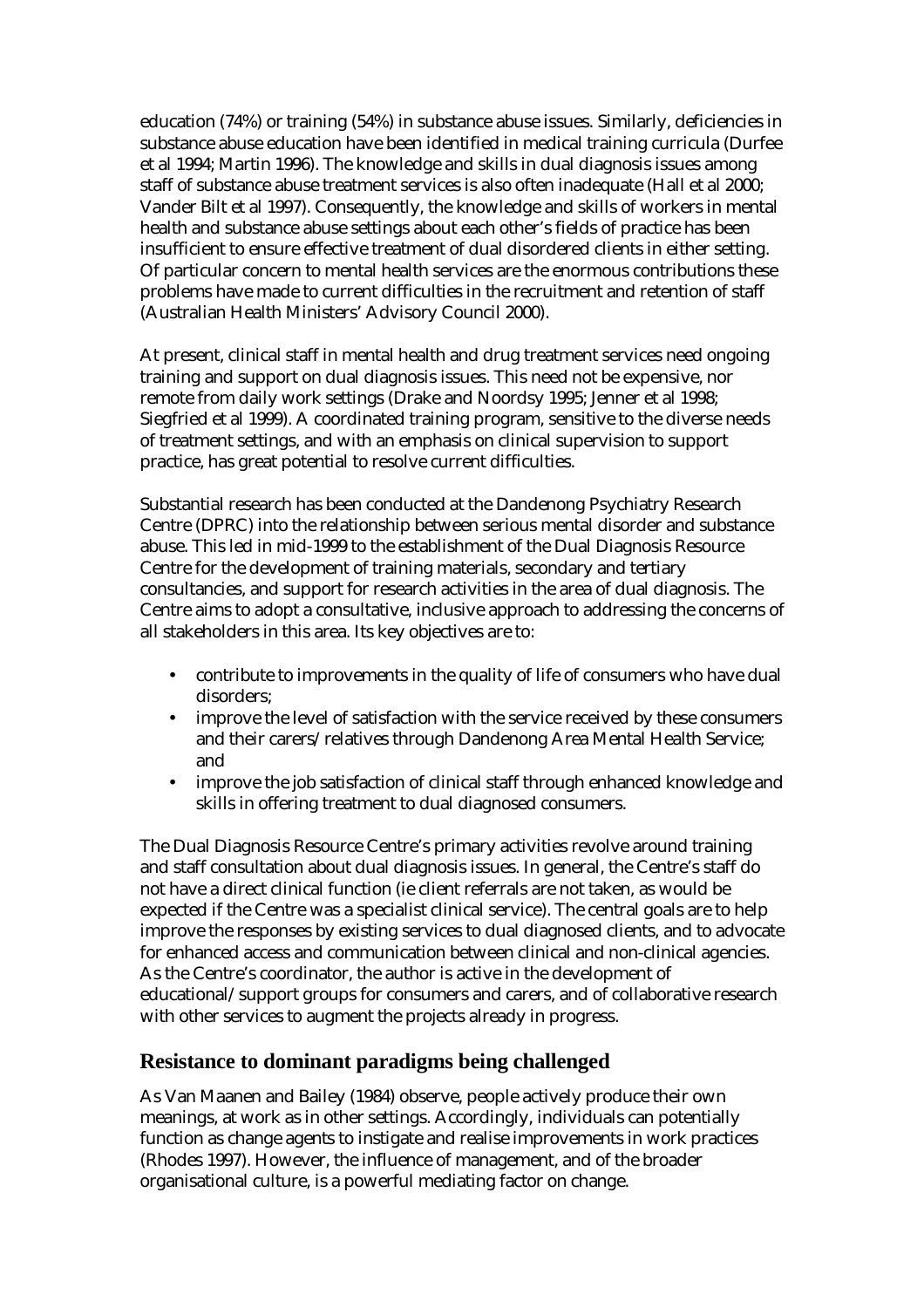Riordan and Chesterton (1999) identified six 'barriers to curriculum change'. In an initiative with parallels to the current project, these barriers included:

- 1. Poor understanding of the innovation (p 5). Riordan and Chesterton refer to the need for a 'shared sense of the problem and the means by which it might best be addressed' (p 5). Recognition of the problem of dual diagnosis did not always translate into engagement with the *process* of change being undertaken; informal comments to the author indicated a persistent preference for being a passive recipient of a finished product.
- 2. Lack of commitment and readiness of staff (p 7). There was some questioning of the feasibility of clinical strategies advocated in the training curriculum, within the current systemic arrangements. Echoing Beavis (1997), a questioning of 'the readiness of staff to adjust to the different expectations and structures' (Riordan and Chesterton 1999, p 7) was also apparent in comments made during training development group sessions.
- 3. Tensions between intended outcomes and other expectations (p 7). A central principle of the Dual Diagnosis Resource Centre is building the capacity of existing mainstream services rather than creating a new, specialist service. In this light, it is significant that it took some time for certain individual work settings to begin to appreciate the value of the Centre's consultations, training and work on initiatives, such as development of more appropriate policies and procedures. A balance needed to be achieved between innovation and the pressures of everyday clinical work.
- 4. Lack of support from stakeholders (p 8). Riordan and Chesterton (1999) refer to 'perceived variance in levels of support among parents for the initiative' (p 8). As the current project was dealing with the highly controversial issue of illicit drug use, reluctance to move from familiar practices was understandable, despite broad-based support for the project from mental health consumer and carer groups, and the wider community.
- 5. Logistical issues (p 9). The changes to work practices advocated in the training curriculum had perceived implications for workloads, staff retention, and even service funding. Concerns from participants about performing roles they were not qualified or authorised to do subsided somewhat as the project progressed, but remain issues in need of sustained attention.
- 6. Absence of ongoing evaluation (p 9). As a core program of Dandenong Area Mental Health Service, the training curriculum developed by the Dual Diagnosis Resource Centre is part of an ongoing process of organisational change. Riordan and Chesterton (1999) recognise the importance of engaging with peoples' differing worldviews, and of collaborating with senior management to achieve sustainable change.

Rhodes (1997) also argues that the legitimation of organisational learning is a function of management. That is, in the context of the competing value systems within any organisation, 'events are labelled as being learning by people in whose interests it is to have events interpreted this way' (Rhodes 1997, p 11). Engagement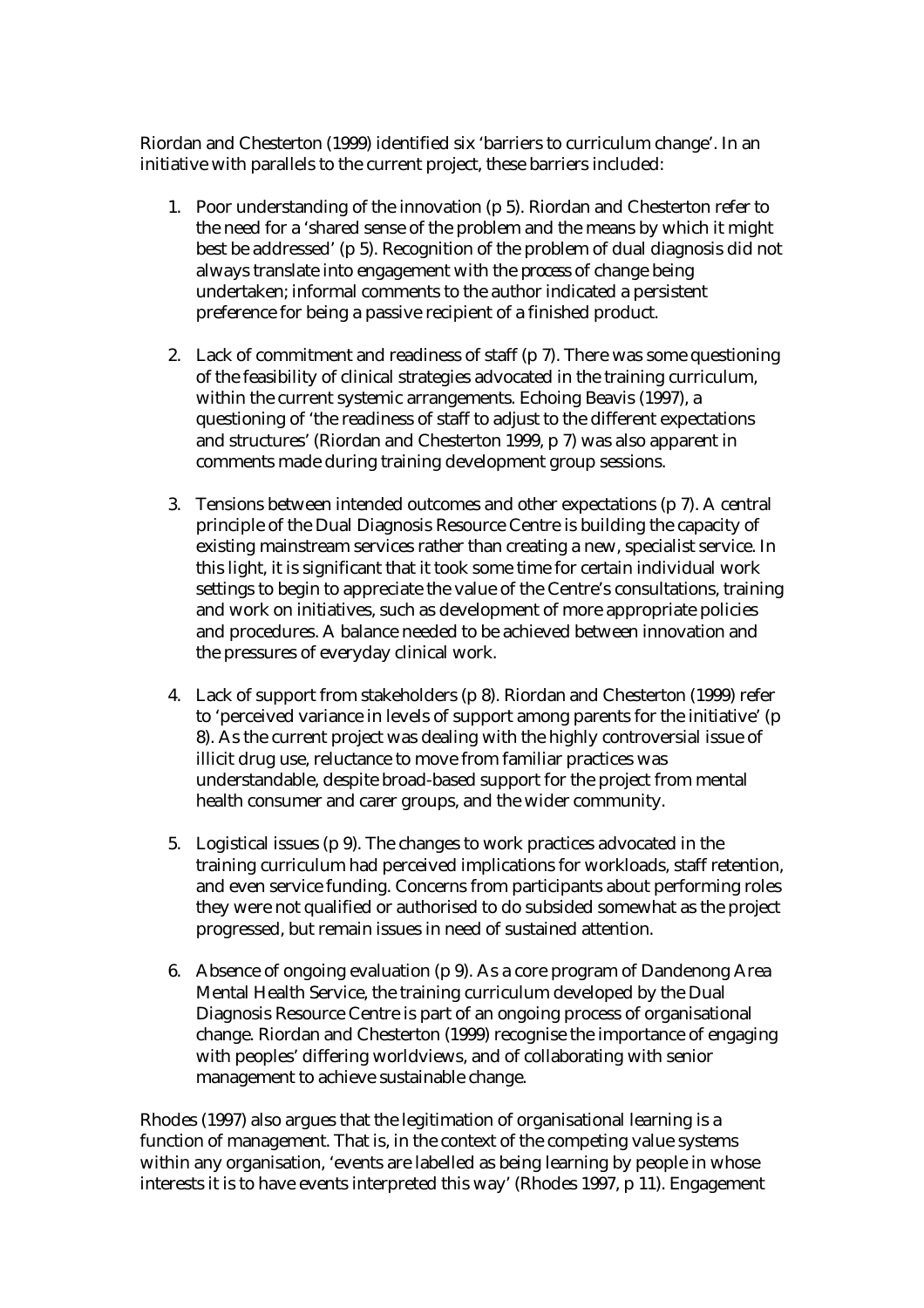with management is a necessary component of organisational change, through the authority vested in management to create mechanisms to allow learning to be 'embedded in the organisational culture' (Rhodes 1997, p 11).

A key principle underpinning the Australian National Training Authority's strategic direction is 'to improve industry attitudes and commitment to training, with leadership by industry being essential' (Australian National Training Authority 1998, p 17). In health care, as in other industries, the promotion of a training culture is the key to achieving improved investment in training, particularly in relation to areas as problematic as dual disorders.

The balance that needs to be maintained between an organisation's charter, and its need to adapt to changing circumstances, can seem something of a paradox. The problem of dual disorders presents mental health and drug treatment agencies with some difficult choices about the scope of their activities, and the optimum methods of identifying and responding to their target client group. Reluctance of some agencies to invest in training seems to be due to:

- lack of, or inappropriate incentives;
- a preference to recruit appropriately skilled staff from outside the organisation;
- pressures of day-to-day workloads leading to training being accorded lower priority;
- inhibiting administrative structures; and
- lack of information (Falk et al 1999, p 109).

These barriers to investment in training need to be overcome if agencies working with dual disordered clients are to move beyond current ineffective and unsustainable work practices. Further, as Seddon (1998) observes, an integral factor in building the longer-term capacity of organisations to respond to change is research that builds on notions of 'learning organisations' (Welton 1991) as reflected in recent Australian policy debate (Crowley 1997; West 1998). This debate has recognised the need to move beyond competencies towards a focus on 'lifelong learning' (Robinson and Arthy 1999). Such a focus is essential if health care organisations are to effectively address the heterogenous and changing needs of clients with dual disorders.

# **Engaging clinical staff of mental health and drug treatment services**

Hayton et al (1996) examined factors that affect the level of an industry's investment in training. These include:

- well-defined strategic links between training and an organisation's business strategy;
- a focus on and receptiveness to workplace innovation;
- a participatory and stable industrial relations climate, founded on concern for the development of individual employees that generates trust between management and staff;
- management commitment to the importance of training to the long-term success of the organisation; and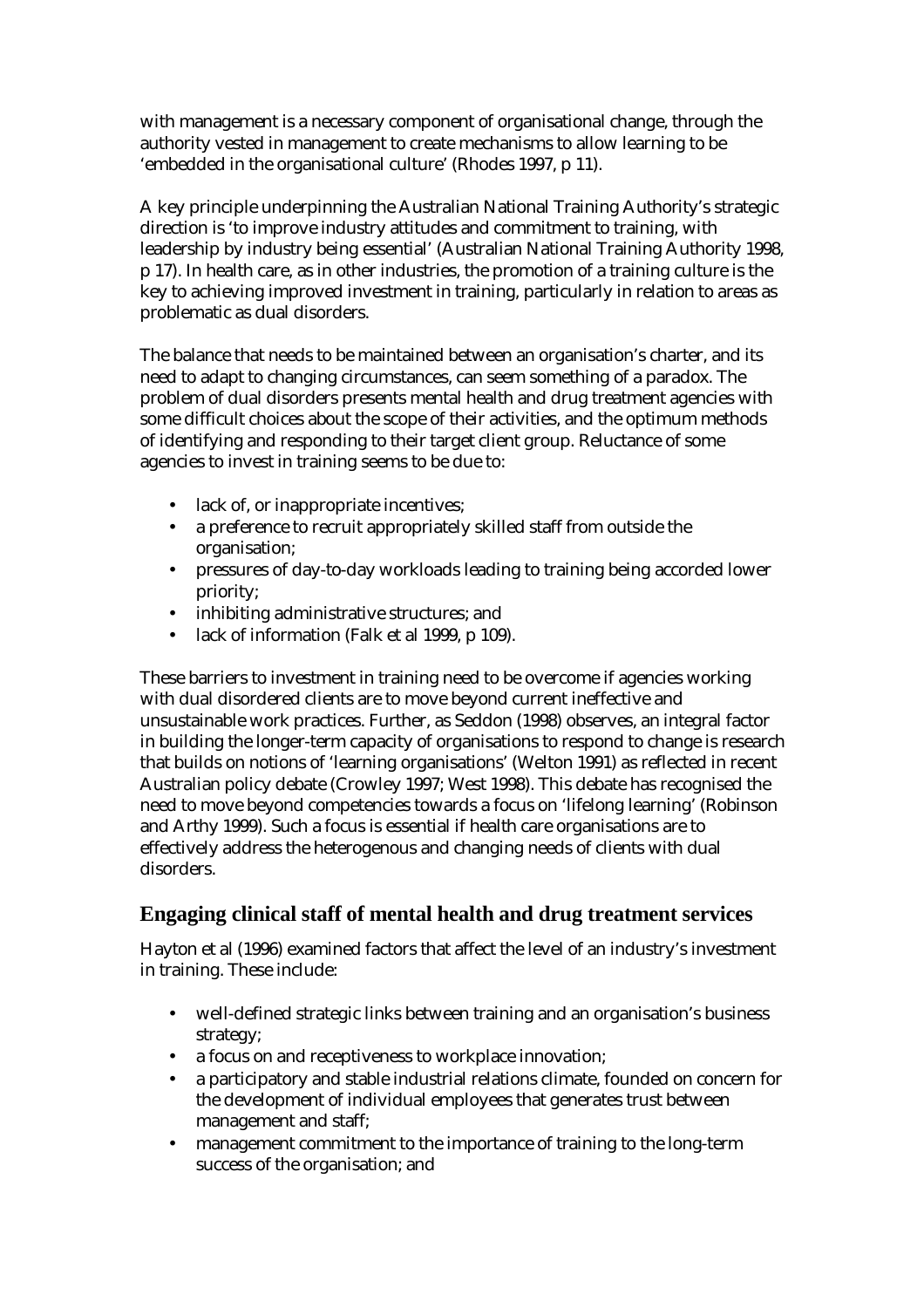integration of training activities with the organisation's overall history and culture.

The Dual Diagnosis Resource Centre recognises the international trend toward integration of services to more effectively meet the complex needs of people with dual disorders. The Centre has adopted a strategy of building the capabilities of existing mainstream services through consultations, training, and support for research to induce long-term, adaptive organisational change.

Over a period of three months in late 1999 and early 2000, a comprehensive process of consultation about dual diagnosis was undertaken by the Dual Diagnosis Resource Centre with clinical and community service agencies, primarily in the Greater Dandenong region, but extending across Melbourne. During this consultation, a short (four question) survey was sent out, asking clinicians from Dandenong Area Mental Health Service (DAMHS) and Westernport Drug and Alcohol Service (WDAS) to anonymously self-report their knowledge, skills, optimism and confidence about dual diagnosis issues, and to express their interest in discussing the topic further.

# **The research project**

A research project was devised as part of the author's studies toward a Masters degree in Professional Education and Training, to evaluate the curriculum development process undertaken with staff at a mental health service and at a neighbouring drug treatment service. A training curriculum was developed that challenged the dominant discourses in respective work settings and encouraged change to familiar work practices.

The primary expectation for this research project was that knowledge about dual diagnosis could be improved by training. A secondary expectation was that the knowledge of training participants would improve to a greater degree over the period of the study than those of colleagues who did not participate in training. The research project was an experimental intervention study, which sought to generate an objective, quantifiable measurement of knowledge about dual diagnosis before and after the development of a training program on the topic. The magnitude of score difference between aggregated pre- and post-evaluation scores was expected to be greater within the experimental group than the comparison group.

Those who expressed interest were invited to participate in a training development group. These volunteers constituted the experimental group for an evaluation of the training curriculum development process. A comparison group was comprised of the remainder of staff from the mental health and substance treatment services, selected with reference to the human resource database of each service. The training development group met monthly, and were given presentations of the evolving training curriculum in an interactive format that allowed and encouraged feedback.

There are differing, and at times conflicting, language and agendas among both clinical and non-clinical services concerned with dual diagnosis issues. Accordingly, development and delivery of the dual diagnosis training curriculum involved collaboration between mental health, substance treatment and psychiatric disability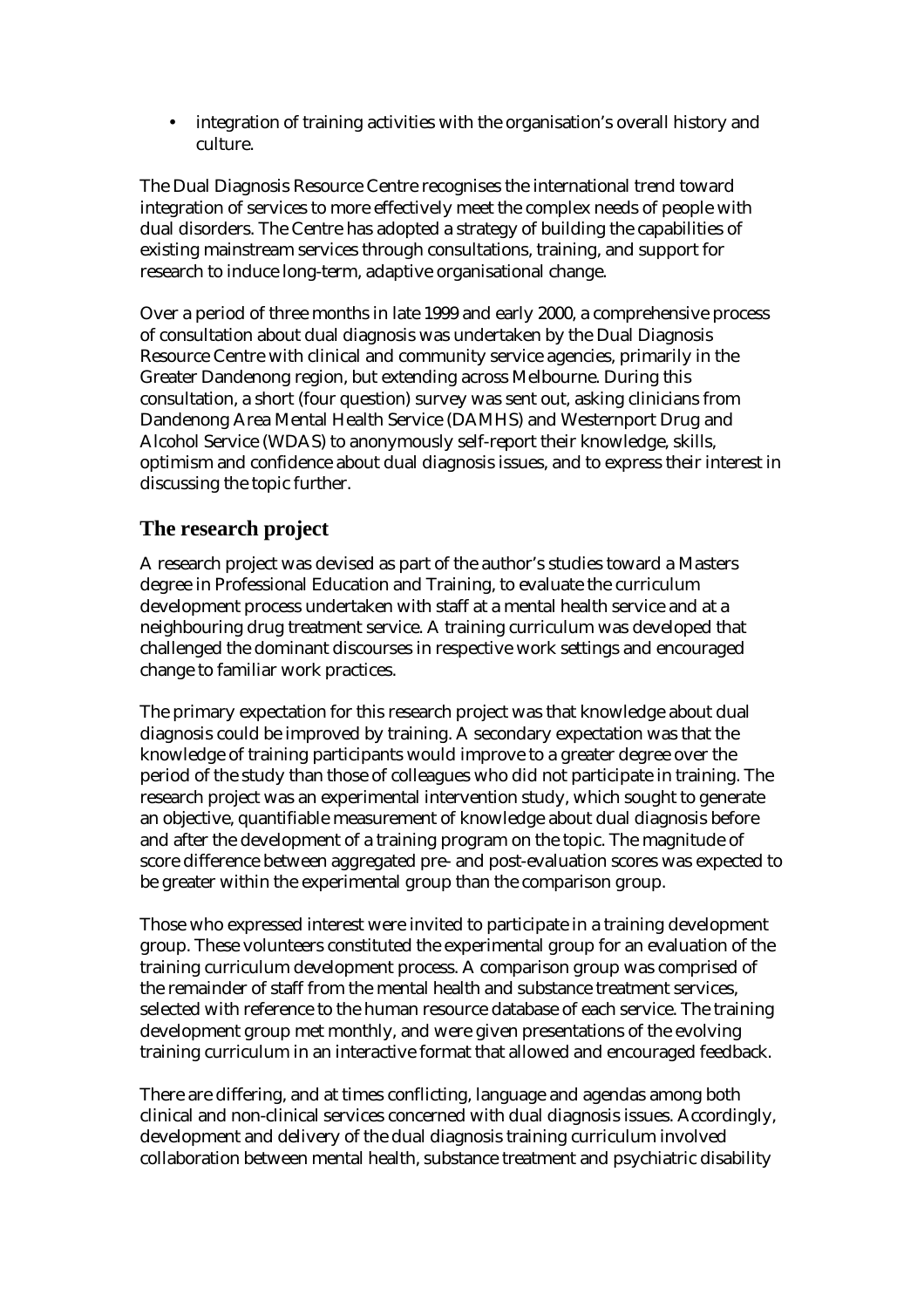support services, underpinned by broad consultation with community service sectors.

# **Questionnaire development**

Before commencement of the training development, both the experimental group and the comparison group were administered an anonymous questionnaire designed to give an objective measurement of knowledge about dual diagnosis. After completion of the training development program, a second questionnaire, identical in content to the first, was used to evaluate changes in knowledge among both the experimental and the active comparison group.

The questionnaire comprised sections dealing with mental illness, substance abuse and dual diagnosis issues. Many of the questions were open to debate; in human service fields such as mental health and drug treatment, it is often difficult to reach universal agreement. Questionnaire items were chosen because of the strength of the evidence supporting what was identified as the 'correct' response, rather than aiming for a unified view. It was considered just as important for the questions to be put 'on the agenda' for debate within the services.

A total of 186 questionnaires were sent out for the first sample. There were 87 respondents; a response rate of 47%. 67.8% of respondents were female, reflecting the high proportion of females employed in both mental health and substance abuse treatment services. A majority of respondents (68.9%) were aged between 25 and 45, and primarily belonged to the nursing profession (65.5%). 49% of respondents reported having between 2 and 10 years experience in their chosen field, with a further 34.5% having more than 15 years experience.

The relative sizes of the mental health and substance abuse treatment services from which the sample was drawn was reflected in 79% of respondents identifying mental health as their work setting; this was consistent with the proportion of staff from each service in the original mailout.

Most respondents (64.4%) reported daily contact with dual disordered clients. Given this, their lack of relevant professional development was striking. Between 36% (mental health inservice) to 91% (alcohol and drug post-graduate tertiary qualification) reported no exposure at all to professional development activities, whether by formal education or workplace training to inform their work with this client population. The need for the current project was confirmed.

# **Results: pre-intervention**

Mean scores for the total questionnaire seemed to be unaffected to a significant extent by any one respondent variable. Scores for medical and psychology staff were noticeably higher than those of other professions, but there were insufficient respondents from these two professions (3 and 6 respectively) to draw reliable conclusions.

Examination of mean scores from each section of the questionnaire also revealed little conclusive effects from particular respondent variables. Despite the appearance of marked differences between categories of particular respondent variables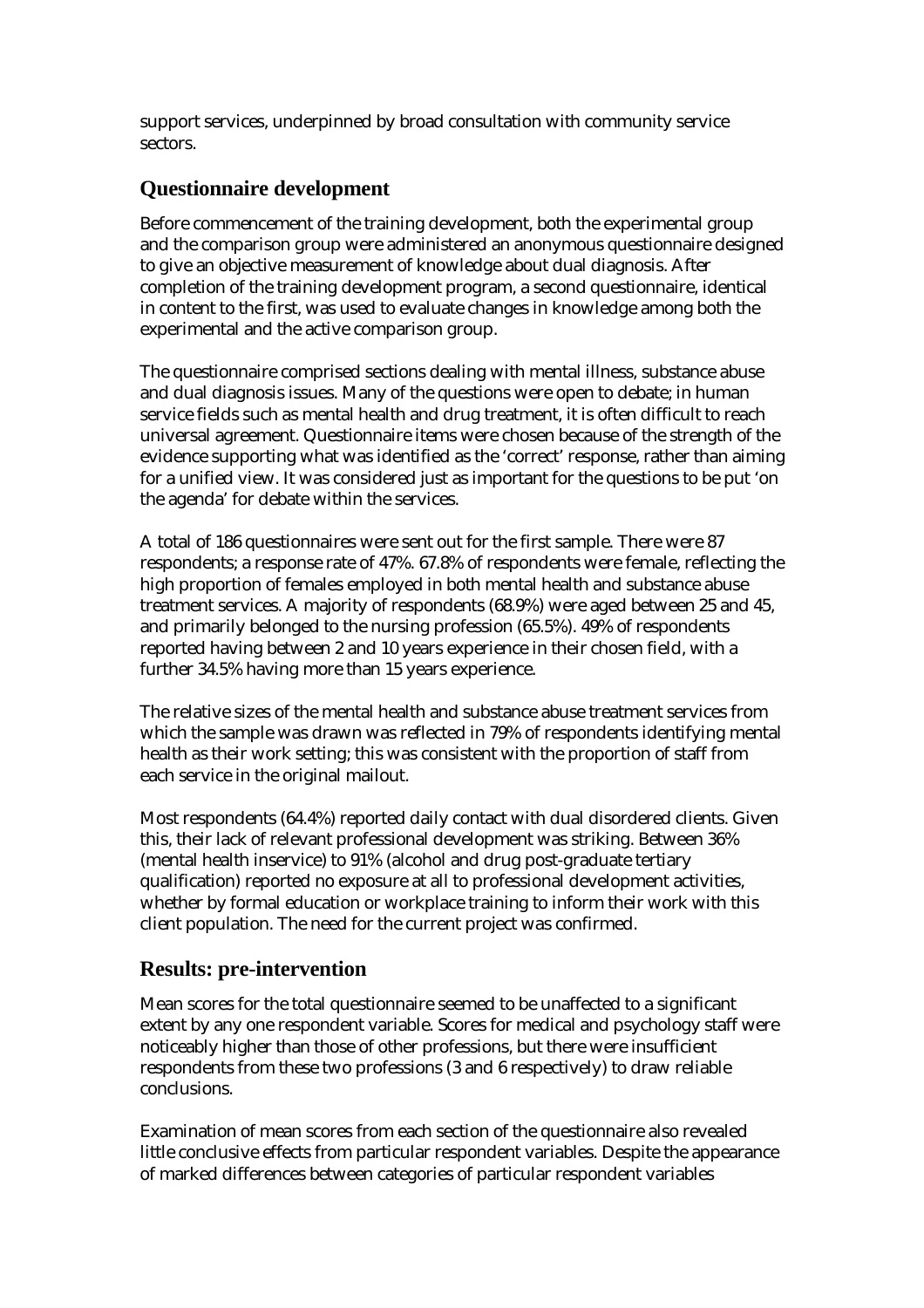(Profession and Age), the small sample sizes in these categories made further analysis irrelevant. The only significant effects found were in relation to the variable Work Setting, as presented in Table 1. These were in the expected direction; staff from mental health services scored better on questions about mental illnesses than staff from substance abuse treatment services. However, whenever substance abuse was a factor, as in the sections on substance abuse and dual diagnosis, staff from substance abuse treatment services recorded the better scores. These differences negated each other to some extent when the scores from each section were combined.

### **Results: post-intervention**

Comparison of mean scores before and after the training development group (see Table 2) revealed a significant improvement after the intervention in scores recorded for the mental illness section of the questionnaire ( $p = 0.003$ ) and for the overall score  $(p = 0.022)$ . Small but insignificant improvements were found in the substance abuse and dual diagnosis sections.

| <b>Section</b>        | <b>Work setting</b>    | N  | <b>Mean</b> | Significance (p) |
|-----------------------|------------------------|----|-------------|------------------|
| <b>Mental illness</b> | Mental health          | 69 | 12.2609     |                  |
|                       | Substance<br>treatment | 18 | 9.9444      | $**$             |
| Substance abuse       | Mental health          | 69 | 11.3043     |                  |
|                       | Substance<br>treatment | 18 | 14.2778     | ***              |
| Dual diagnosis        | Mental health          | 69 | 6.2319      |                  |
|                       | Substance<br>treatment | 18 | 7.8889      | $**$             |
| Total                 | Mental health          | 69 | 29.7971     |                  |
|                       | Substance<br>treatment | 18 | 32.1111     |                  |

**Table 1:** Mean scores by work setting

 $*$  p < 0.05,  $**$  p < 0.01,  $***$  p < 0.001

The comparison group, which was not exposed to the intervention of the training development, showed no significant improvements in any section, and a slight, although insignificant deterioration in score for the dual diagnosis section (see Table 3).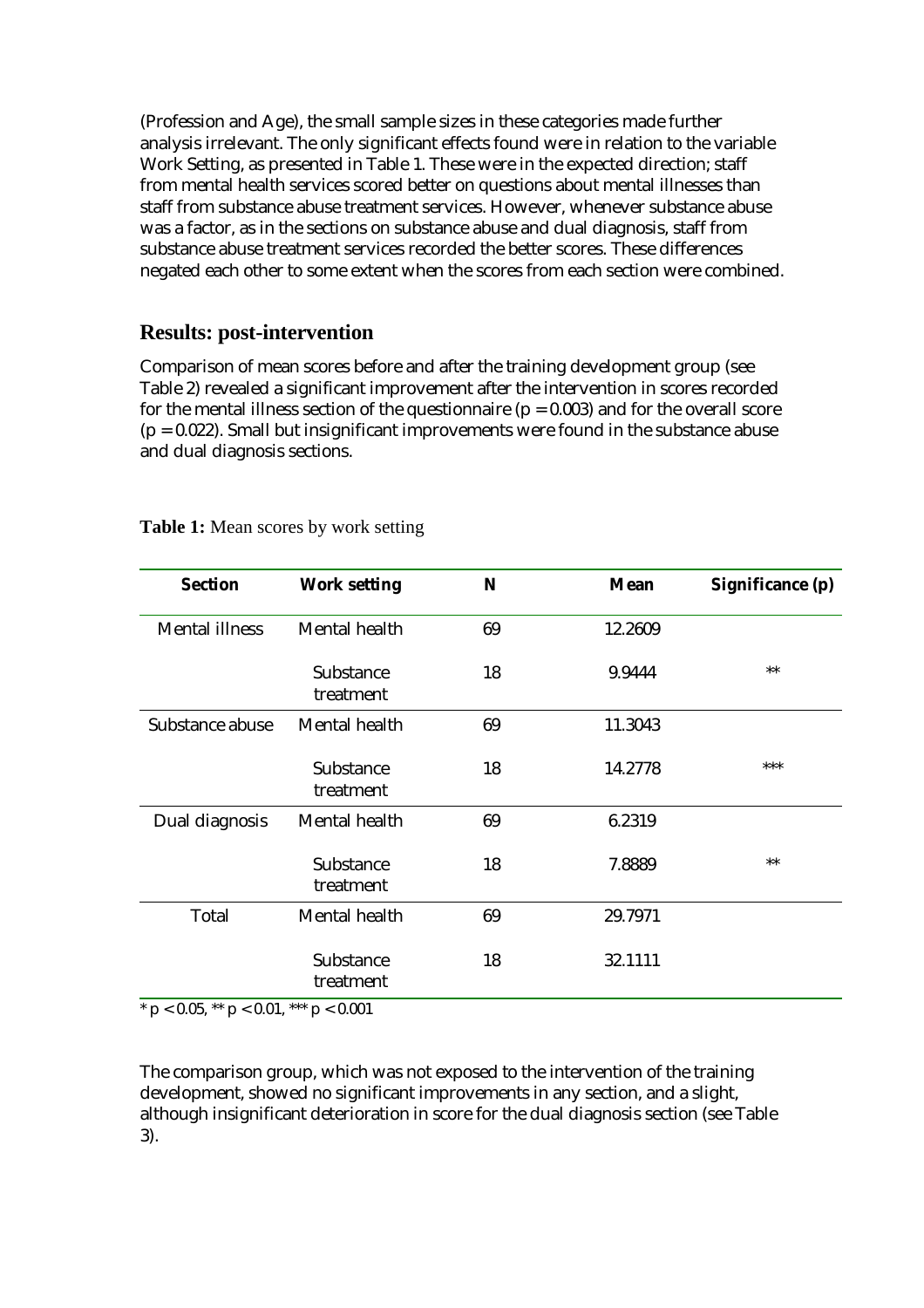**Table 2:** Comparison of pre- and post-intervention scores – experimental group

|                       | <b>PREPOST</b> | N | Mean    | Std.<br>Deviation | Std. Error<br>Mean |
|-----------------------|----------------|---|---------|-------------------|--------------------|
| <b>Mental Illness</b> | 1.00           |   | 11.4286 | 1.3973            | .5281              |
|                       | 2.00           |   | 14.1429 | 1.3452            | .5084              |
| Substance abuse       | 1.00           |   | 11.1429 | 2.5448            | .9619              |
|                       | 2.00           | 7 | 12.8571 | 1.4639            | .5533              |
| Dual Diagnosis        | 1.00           | 7 | 6.7143  | 1.7995            | .6801              |
|                       | 2.00           |   | 6.8571  | 2.6095            | .9863              |
| Total                 | 1.00           | 7 | 29.2857 | 2.9841            | 1.1279             |
|                       | 2.00           | 7 | 33.8571 | 3.4847            | 1.3171             |

#### **Group Statistics**

**Table 3:** Comparison of pre- and post-intervention scores – comparison group

|                 |                |    |         | Std.      | Std. Error |
|-----------------|----------------|----|---------|-----------|------------|
|                 | <b>PREPOST</b> | N  | Mean    | Deviation | Mean       |
| Mental Illness  | 1.00           | 23 | 12.0435 | 2.7383    | .5710      |
|                 | 2.00           | 23 | 12.7391 | 2.4720    | .5154      |
| Substance abuse | 1.00           | 23 | 12.3478 | 2.8060    | .5851      |
|                 | 2.00           | 23 | 12.4348 | 2.2121    | .4612      |
| Dual Diagnosis  | 1.00           | 23 | 6.6957  | 2.2040    | .4596      |
|                 | 2.00           | 23 | 6.6522  | 2.9941    | .6243      |
| Total           | 1.00           | 23 | 31.0870 | 5.2822    | 1.1014     |
|                 | 2.00           | 23 | 31.8261 | 5.7497    | 1.1989     |

**Group Statistics**

### **Reframing familiar knowledge – discursive practices as barriers to the**

### **development of a training culture**

The influence of discursive practices on staff expectations, understandings and assumptions about their field of practice has profound implications for the way that they respond to change. The new curriculum developed around dual diagnosis involves, for many staff, a challenging of long-held values about the nature of mental illness and drug use, and requires - as Beavis (1997) observes - a reconstruction of work practice. This process can represent a threat to the established pleasures and satisfactions of familiar work practices, despite widespread acknowledgment of a need for change.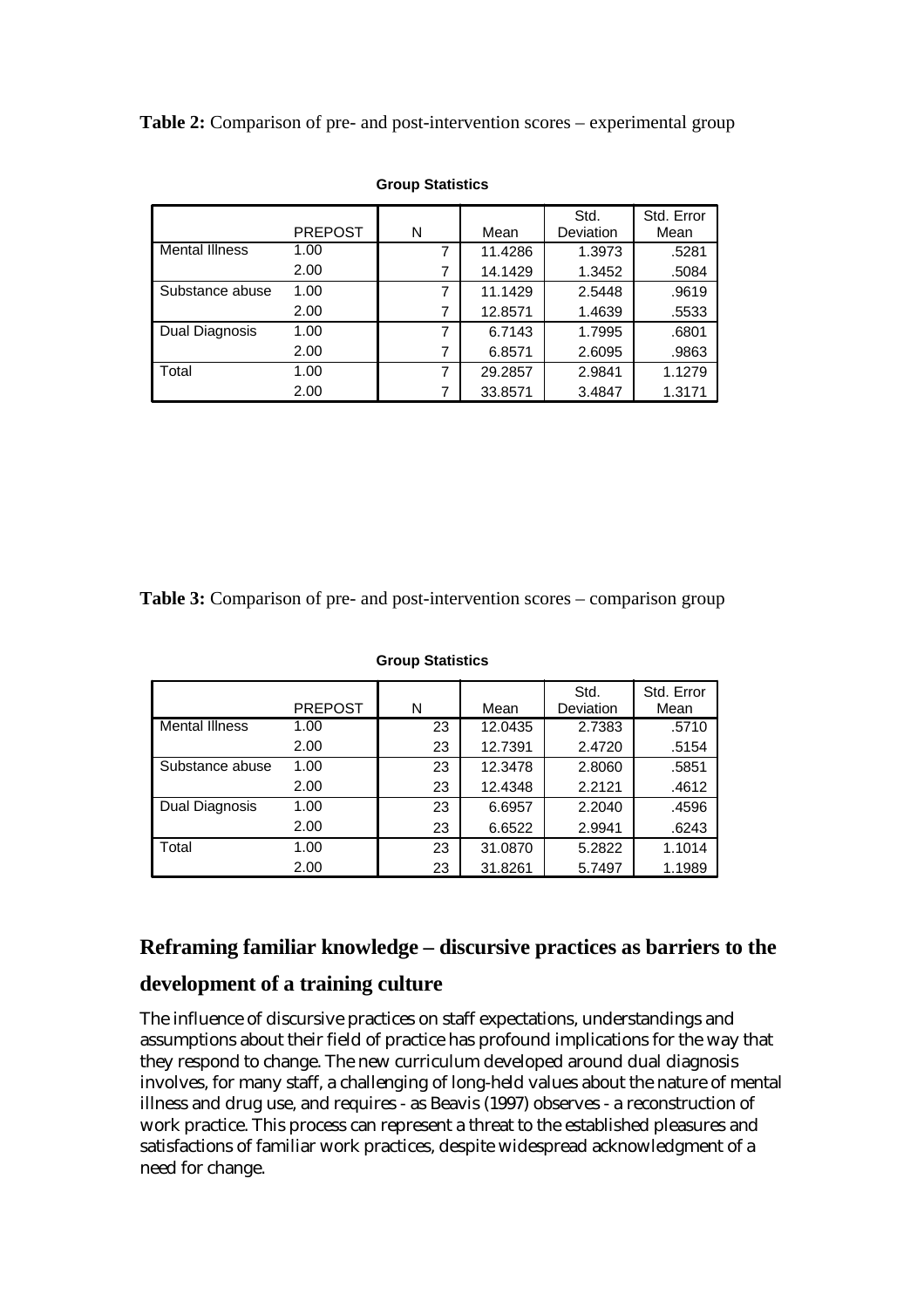The biomedical model of mental disorder, adhered to by psychiatry, has been entrenched as the dominant order of discourse in mental health since the 1980s. Ongoing debates and struggles for ascendancy have occurred for most of the twentieth century between the 'neo-Kraeplinian' branch of psychiatry (named after an early psychiatrist), other psychiatrists and medical professionals, and other mental health professionals, notably psychologists. Neo-Kraeplinian dominance of contemporary psychiatry rests on the assertions that:

- 1. psychiatry is a branch of medicine and should base its practice on scientific knowledge;
- 2. psychiatry treats people who are sick, and there is a boundary between the normal and the sick;
- 3. mental illnesses are like physical illnesses, discrete entities with a biologic component; and
- 4. diagnosis and classification are legitimate areas of research and diagnostic criteria should be valued and taught. (McCarthy and Gerring 1994, p 158)

An interesting aspect of McCarthy and Gerring's (1994) discussion is their review of neo-Kraeplinian reshaping of the 'intertextual web in the mental health field … [reconstructing] ... the consensual knowledge and research agenda of the field' (p 159). They refer to Blashfield's (1984) study into the social and political forces behind the DSM, which included a

> citation analysis of an article – Feighner *et al*, 1972 – published in the prestigious *Archives of General Psychiatry.* This article defined criteria for 16 mental disorders and was coauthored by six neo-Kraeplinians at Washington University in St. Louis. Whereas a typical publication in the *Archives* is cited, on average, two or three times a year, Blashfield (1984, p. 39) finds that the Feighner paper was cited approximately 1,650 times in the 10 years following its publication. (McCarthy and Gerring 1994, p 159)

Blashfield concluded that the citations proliferated 'exponentially', largely through extensive cross-citation by co-authors, and associates of the co-authors of the Feighner et al (1972) paper in subsequent publications. By the early 1980s

> (t)he sheer number of pieces sharing the neo-Kraeplinian orientation forced mental health researchers to acknowledge the importance of the biomedical model. (McCarthy and Gerring 1994, p 160)

There is by no means universal agreement on the veracity of the biomedical paradigm of mental health. Snook (1980), in summarising the discourses of the mental health movement as embodied in World Health Organisation documents, takes a sociological stance, identifying, for example, 'a move from the judicial to the therapeutic model' (p 39) of deviance. Snook highlights the 'cultural relativism in ascribing illness … to particular persons' (p 40), asserting that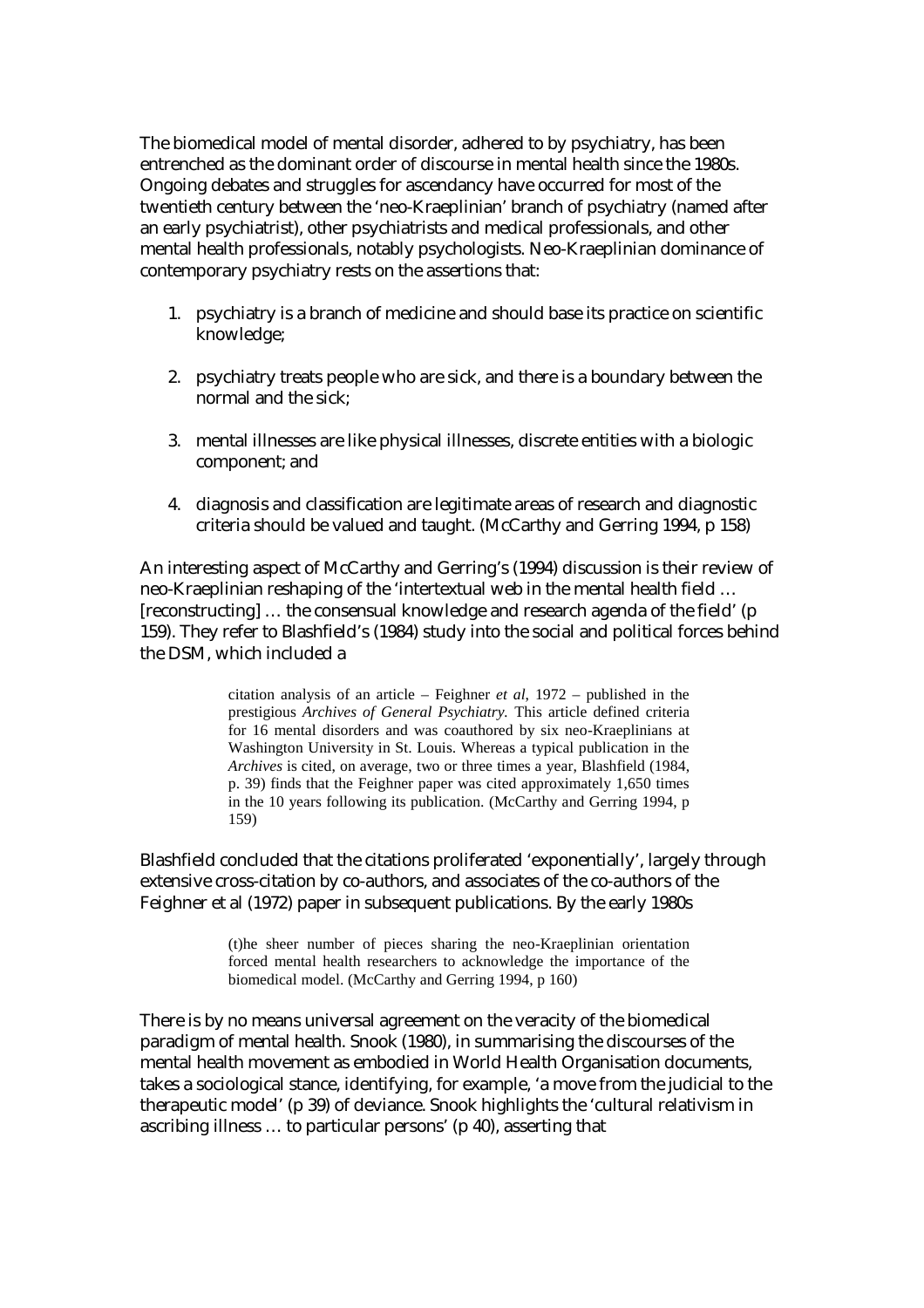some psychiatric diagnoses constitute a re-description of moral categories: [for example] the drunkard becomes an alcoholic to be treated not punished. (Snook 1980, p 45)

A shift away from judicial models of discourse is also evident in drug treatment services. However, the dominance of the biomedical paradigm seen in mental health is nowhere near as strong; discourses of drug treatment are primarily centred on harm minimisation.

The example given by Snook (1980) of the recategorisation of the 'drunkard' provides a historical summary of the two moral discourses of drug use that were dominant for most of the twentieth century (O'Malley 1999). Discourses of addiction held that users were compelled by forces beyond their own will, and gave rise to concepts such as an 'addictive personality' and the 'demon drink'. Discourses of abuse, on the other hand, conceptualised drug users as wilfully deviant and requiring punitive sanction. Both addicts and abusers needed assistance to recover from their condition, which was seen as arising from either moral or medical pathology. Indeed Kohn (1997) summarises the 'core drug morality formula' as one of 'instant addiction, leading through inevitable decline and degradation to death' (p 140).

In contrast to the above, harm minimisation, which is the current ascendant paradigm of drug policy, takes as its starting point an acknowledgement of drug consumption as a 'normal' activity in modern society (O'Malley 1999). Harm minimisation identifies a spectrum of conditions and forms of use, from informed, controlled and responsible, to excessive, harmful, inappropriate and dependent. The legal status of particular drugs (for example, nicotine, alcohol, cannabis and heroin) is of secondary importance to the risks of health, social or economic harm arising from the drug use. These risks are determined by the interactions between the physical, social and economic characteristics of the drug user and her/his environment, and the properties of the drug (Directorate of School Education, Victoria 1995).

However, harm minimisation means different things to different people. The tension underlying much of the drugs debate is, at least in part, due to the diverse range of views being expressed about drug use; illegal drugs in particular are 'powerful symbols … of fears about threats to a society unsure of its future direction' (Kohn 1997, p 142). Models of drug governance focus on proscribing appropriate degrees of free will. These range from:

- the use of specific sanctions in response to excessive use (as in drink driving while on a probationary licence); and
- the reintroduction of prohibitive measures for inappropriate use in specific contexts that directly exposes others to risk (seen in the blanket application of the 0.05 blood alcohol level for drivers); to
- the retention of punitive responses to unauthorised distribution or 'trafficking' of illegal drugs (O'Malley 1999, p 201).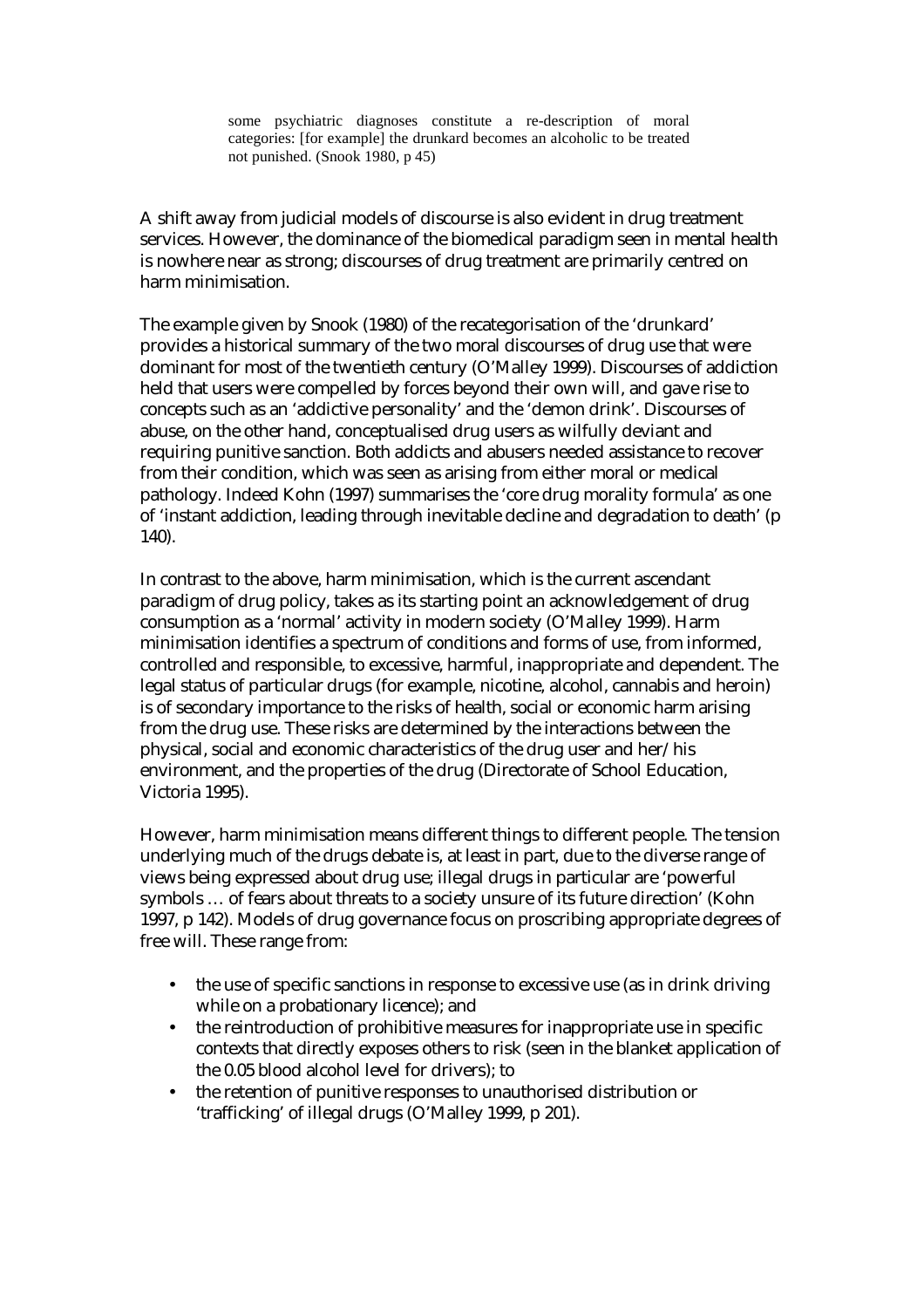An indication of the persistence of deviance models of drug abuse calling for punitive sanctions is the statement by the Australasian Centre for Policing Research (2000), that

> the prevention of alcohol and other drug use … [seems] … to have far more in common with the prevention of crime than with the provision of drug treatment. (Australasian Centre for Policing Research 2000, p 10)

This is of course not a surprising position for law enforcement agencies to take. Debate over the scope of harm minimisation, and the persistence of competing paradigms of drug use, are indicative of the controversial nature of the drugs problem. As Jagger (1997) posits in her examination of the development of government policy on 'glue sniffing'

> only those expert discourses (or aspects of these) which are compatible with government's existing political programme … will be taken up and used in the formulation of policy. (Jagger 1997, p 446)

The willingness of group participants to engage even partially in the curriculum development process indicated a preparedness to extend their knowledge beyond the expectations, understandings and assumptions inherited from their workplaces (Beavis 1997).

# **Wider influences**

The intervention of the training development saw some improvement in group participants' questionnaire scores, as expected in the project design. The dominant discourses in each work setting seemed to have a significant impact on scores of staff from each service. However, as the intervention was centred on a process of training curriculum development, rather than the actual delivery of a training program, it is useful to consider possible reasons for the extent of this effect.

A large part of the impetus for establishment of the Dual Diagnosis Resource Centre was a growing recognition by staff of Dandenong Area Mental Health Service of the extent of the drug abuse problem among clients, and the attendant difficulties providing effective treatment to this population. From its inception, the Centre has had to be active in addressing these difficulties; as the Centre's work became more established and recognised, it became increasingly unrealistic to limit interventions to the training development group. Besides the activities of this group, other work by and emanating from the Centre influenced staff knowledge of dual diagnosis issues. These included:

- Inquiries made to the Centre by staff in relation to the treatment of specific clients. These secondary consultations were often in the context of team meetings at particular work settings, and sought to facilitate information sharing among clinical staff.
- Resources provided by the Centre as part of its function within the service. These include books, videos and government reports that are freely available as references to service staff; pamphlets are also available from the Australian Drug Foundation and other sources. Information from these resources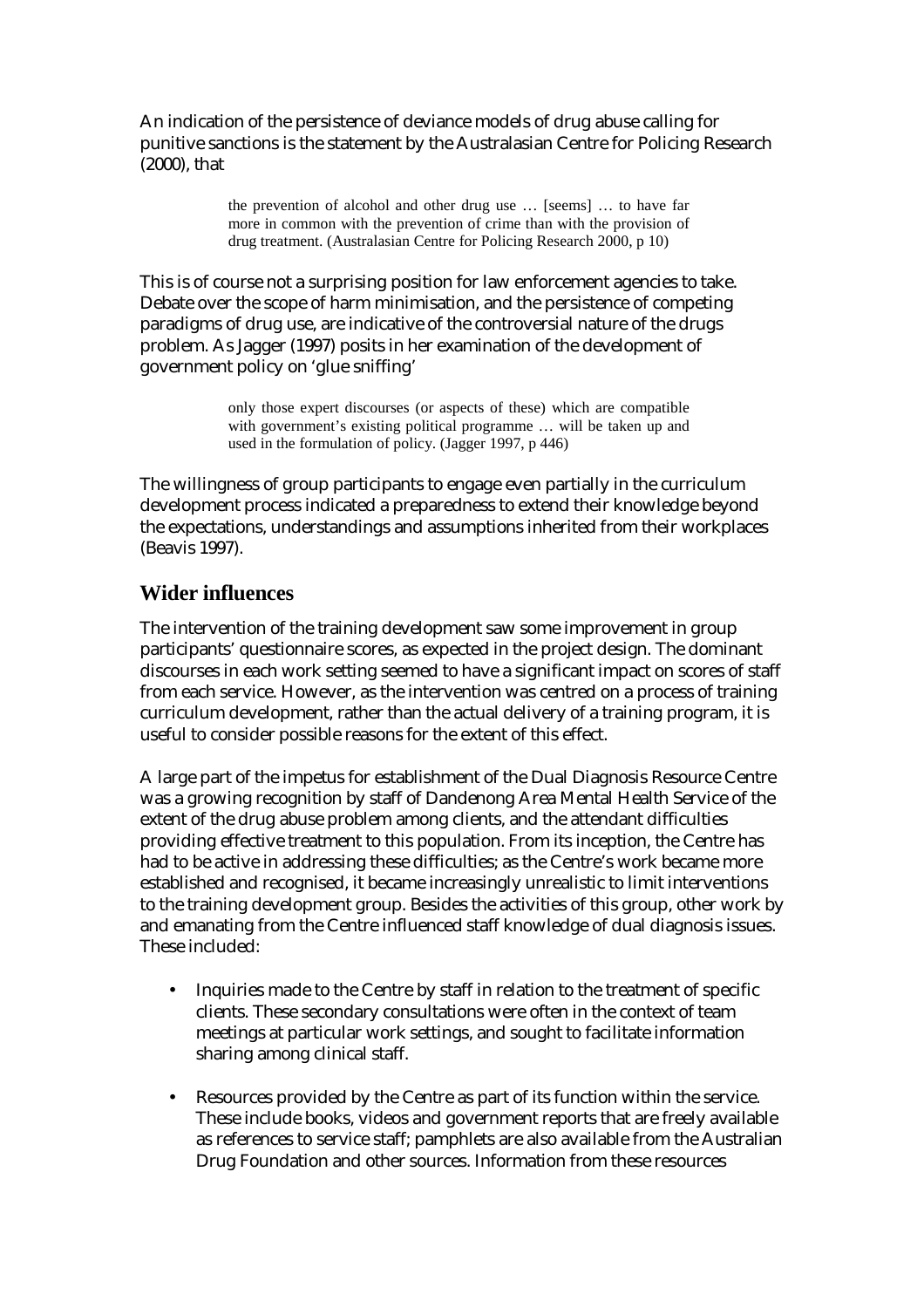became widely disseminated throughout the service.

• Informal discussions and debates among service staff about dual disorders. These often included contributions by the author, and increasingly incorporated reference to the consultations made and resources provided by the Centre.

# **Curriculum development and discursive practices**

There is an explicit focus in the training curriculum on the fundamental principles, knowledge and skills underpinning each of the three sectors involved in the curriculum development. However, there seemed in the training development group to be an at times marked reluctance to give feedback on draft curriculum content about familiar topics. Feedback was most forthcoming when the group was presented with a virtual finished product, or when the content was previously unfamiliar to individual participants. Participants from both work settings seemed equally difficult to engage in curriculum development about topics they were already familiar with; it is possible that participants may have viewed already familiar content as less valuable inclusions in the curriculum. When considering reasons for this difficulty of engagement, it is useful to recall the discursive practices operating within the group, as outlined earlier. A clarification of the term 'curriculum' is needed; the definition offered by Cherryholmes (1987) seems appropriate in this context:

> What students have an opportunity to learn [along with] a study of what is valued and given priority and what is devalued and excluded. (p 297)

Whether group participants were operating within orders of discourse grounded in the harm minimisation approaches of drug treatment, or the more biomedically oriented paradigms of mental health services, group participants seemed more responsive to new ways of approaching issues around dual disorders than they were to familiar methods. This would explain the project's success in improving group participants' questionnaire scores, and may be an encouraging indication of participants' willingness to adapt to new ideas and work practices.

# **Conclusion**

Professional education and training are necessary but not sufficient components of improving organisational effectiveness. Through building on an organisation's strategic direction, and making provision for individual contributions to curriculum and policy development, professional education and training can become embedded as core elements of organisational culture.

The dominant discourses in respective work settings were borne out in questionnaire results, affirming the need for training curricula that challenge and encourage change to familiar work practices. The project has also demonstrated the value of working collaboratively with staff and management when developing new training curricula. Cultural aspects of individual and organisational learning need to be acknowledged and incorporated into the design of curriculum development processes, to narrow the gap between the theoretical realm of training and the reality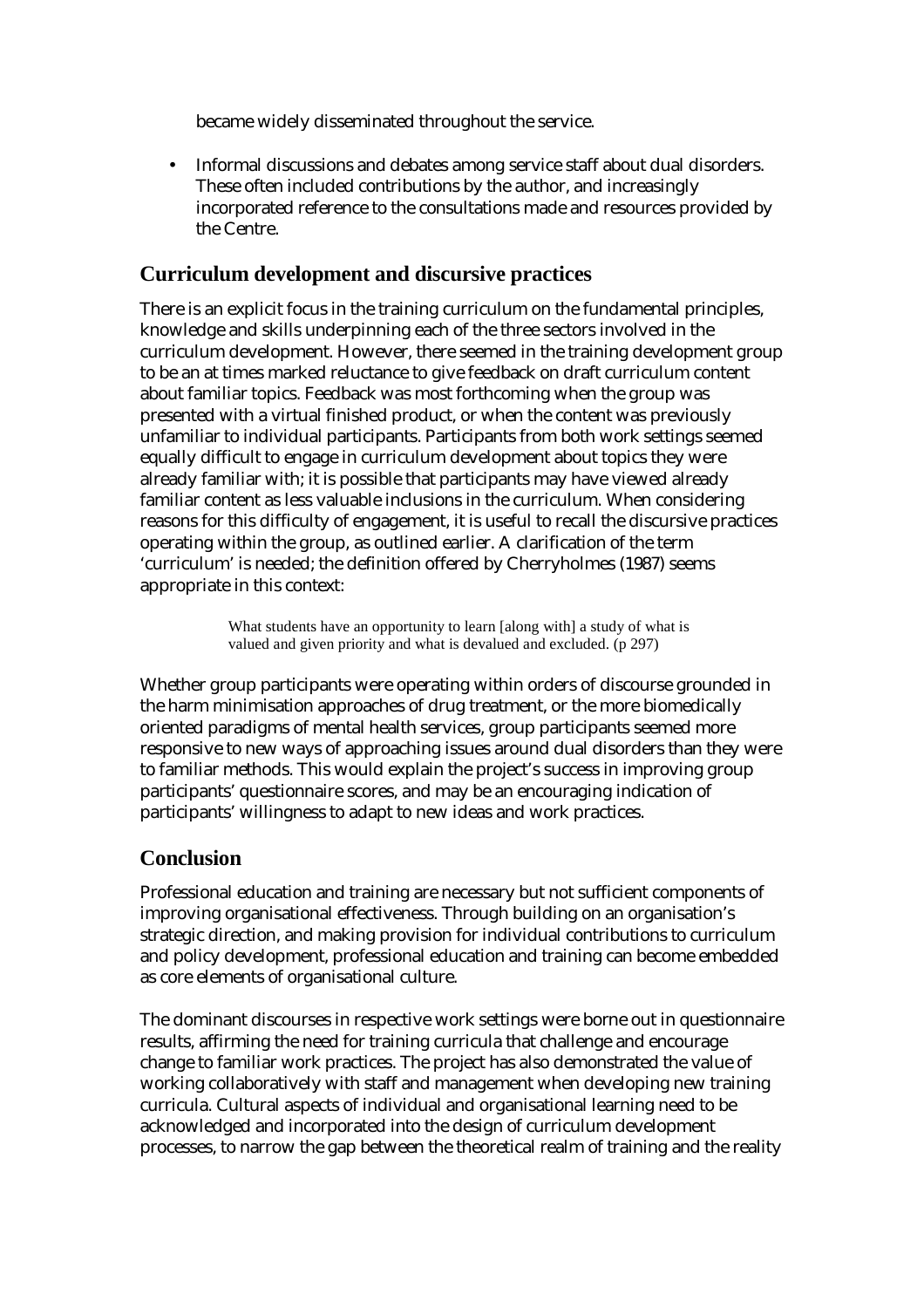of clinical practice, and to align training curriculum development with the broader context of organisational life.

There is a strong trend in the literature toward integration of services to more effectively meet the complex needs of people with dual disorders. The process of developing a training curriculum in collaboration with the major service sectors involved, and after consultation with a wide range of key stakeholders, has produced a training curriculum that affirms this trend. The Dual Diagnosis Resource Centre has adopted a consultative, inclusive approach to addressing the needs of all relevant stakeholders. The Centre's strategy of building the capabilities of existing mainstream services through consultations, training and support for research has the potential to induce long-term, adaptive organisational change.

### **References**

Aanavi M P, Taube D O, Ja D Y and Duran E F (1999) The status of psychologists' training about and treatment of substance-abusing clients. Journal of Psychoactive Drugs, vol 31, no 4, pp 441-444.

Addington J and Duchak V (1997) Reasons for substance use in schizophrenia. Acta Psychiatrica Scandinavica, vol 96, pp 329-333.

Australasian Centre for Policing Research (2000) The impact of the national focus on harm minimisation on the uptake of illicit drugs in Australia: a discussion paper for the Drug Policy Subcommittee of the Conference of Commissioners of Australasia and the South West Pacific Region, Australasian Centre for Policing Research, Canberra.

Australian National Training Authority (1998) A Bridge to the Future: Australia's national strategy for vocational education and training 1998-2003. Brisbane: Australian National Training Authority.

Australian Health Ministers' Advisory Council (2000) Rethinking nursing. Proceedings of the national nursing workforce forum, Canberra, 21-22 September 1999. Canberra: Ausinfo.

Baigent M, Holme G and Hafner J (1995) Self reports of the interaction between substance abuse and schizophrenia. Australian and New Zealand Journal of Psychiatry, vol 29, pp 69-74.

Beavis C (1997) 'Lovely literature': teacher subjectivity and curriculum change. Paper presented at Researching Education in New Times - Annual Conference of the Australian Association for Research in Education, Brisbane, 30 November - 4 December.

Crowley R (1997) Beyond Cinderella: towards a learning society. A report of the Senate Employment, Education and Training Committee. Canberra: Australian Government Publishing Service.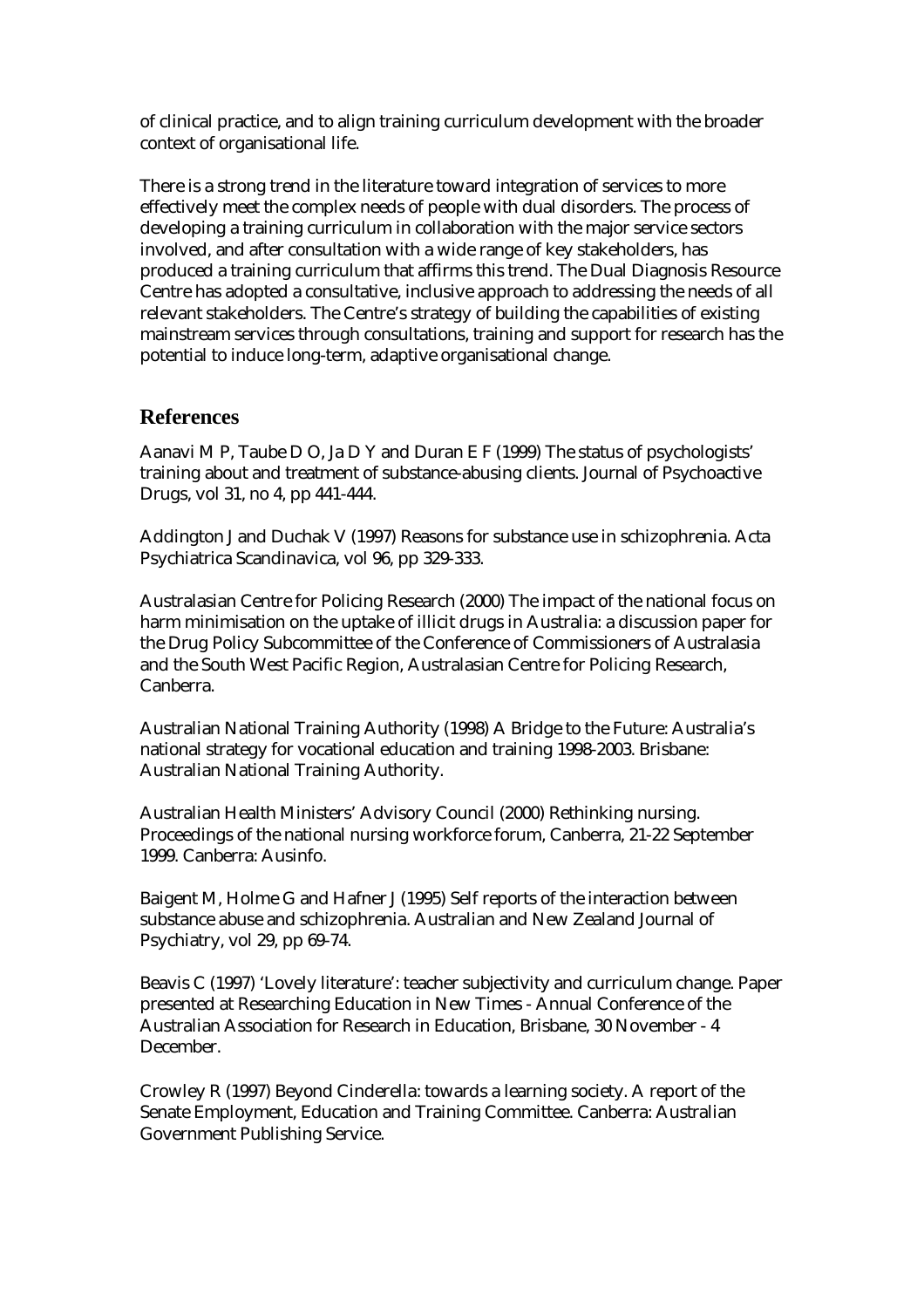Directorate of School Education, Victoria (1995) Get real. A harm minimisation approach to drug education. Melbourne: Directorate of School Education, Victoria.

Drake R E and Noordsy D L (1995) The role of inpatient care for patients with cooccurring severe mental disorder and substance use disorder. Community Mental Health Journal, vol 31, no 3, pp 279-282.

Drake R E and Wallach M A (2000) Dual diagnosis: 15 years of progress. Psychiatric Services, vol 51, no 9, pp 1126-1129.

Durfee M F, Warren D G and Sdao-Jarvie K (1994) A model for answering the substance abuse educational needs of health professionals: the North Carolina governor's institute on alcohol and substance abuse. Alcohol, vol 11, no 6, pp 483- 487.

Falk I, Sefton R and Billett S (1999) What does research tell us about developing a training culture? In C Robinson and K Arthy (eds) Lifelong learning – developing a training culture. Papers presented at Creating our future: a new training culture for Australia - the Australian National Training Authority Conference, Brisbane, August 1998.

Fowler I L, Carr V J, Carter N T and Lewin T J (1998) Patterns of current and lifetime substance use in schizophrenia. Schizophrenia Bulletin, vol 24, no 3, pp 443-455.

Hall M N, Amodeo M, Shaffer H J and Vander Bilt J (2000) Social workers employed in substance abuse treatment agencies: a training needs assessment. Social Work, vol 45, no 2, pp 141-155.

Hayton G, McIntyre J, Sweet R, MacDonald R, Noble C, Smith A and Roberts P (1996) Enterprise training in Australia. Melbourne: Office of Training and Further Education.

Jagger E (1997) The production of official discourse on 'glue sniffing'. Journal of Social Policy, vol 26, no 4, pp 445-465.

Jenner L, Kavanagh D, Greenaway L and Saunders J B (1998) Dual Diagnosis Consortium: 1998 Report. Brisbane: Dual Diagnosis Consortium.

Jerrell J M, Hu T and Ridgely M S (1994) Cost-effectiveness of substance disorder interventions for people with severe mental illness. Journal of Mental Health Administration, vol 21, no 3, pp 283-297.

Kivlahan D R, Heiman J R, Wright R C, Mundt J W and Shupe J A (1991) Treatment cost and rehospitalization rate in schizophrenic outpatients with a history of substance abuse. Hospital and Community Psychiatry, vol 42, no 6, pp 609-614.

Kohn M (1997) The chemical generation and its ancestors: dance crazes and drug panics across eight decades. The International Journal of Drug Policy, vol 8, no 3, pp 137-142.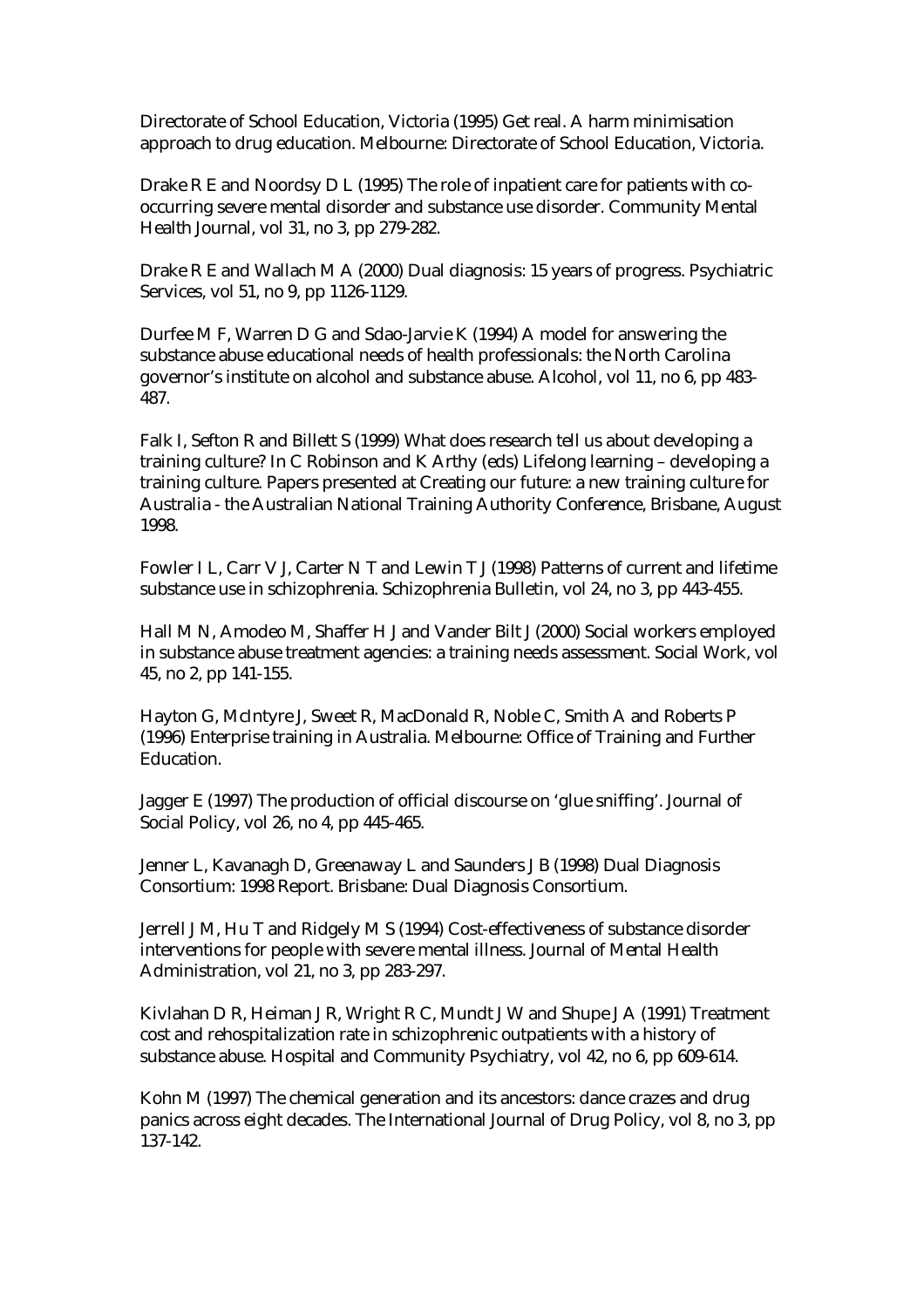Martin E (1996) Training in substance abuse is lacking for GP's (letter). British Medical Journal, vol 312, pp 186-187.

McCarthy L P and Gerring J P (1994) Revising psychiatry's charter document DSM-IV. Written Communication, vol 11, no 2, pp 147-192.

Mence W (1997) From dual diagnosis to fringe-dwelling. Deakin Addiction Policy Research Annual, vol 4, pp 39-49.

O'Malley P (1999) Consuming risks: harm minimisation and the government of "drug-users". In R Smandych (ed) Governable places: readings on governmentality and crime control. Dartmouth: Aldershot.

Regier D A, Farmer M E, Rae D S, Locke B Z, Keith S J, Judd L L and Goodwin F K (1990) Comorbidity of mental disorders with alcohol and other drug abuse: results from the Epidemiological Catchment Area (ECA) study. Journal of the American Medical Association, vol 264, pp 2511-2518.

Rhodes C (1997) The legitimation of learning in organizational change. Journal of Organizational Change, vol 10, no 1, pp 10-20.

Ridgely M S, Goldman H H and Willenbring M (1990) Barriers to the care of persons with dual diagnoses: organizational and financing issues. Schizophrenia Bulletin, vol 16, no 1, pp 123-132.

Riordan G and Chesterton P (1999) Leadership for pedagogical change: a case study of a change initiative in a 'successful' high school. Change: Transformations in Education, vol 2, no 2, pp 1-16.

Robinson C and Arthy K (eds) (1999) Lifelong learning – developing a training culture. Paper presented at Creating our future: a new training culture for Australia – Conference, August 1998. Brisbane: Australian National Training Authority.

Seddon T (1998) Emerging patterns of enterprise-based research and articulations with organisational development in vocational education and training providers. Paper presented at the first AVETRA conference, Sydney, February.

Siegfried N, Ferguson J, Cleary M, Walter G and Ray J M (1999) Experience, knowledge and attitudes of mental health staff regarding patients' problematic drug and alcohol use. Australian and New Zealand Journal of Psychiatry, vol 33, pp 267- 273.

Sitharthan T, Singh S, Kranitis P, Currie J, Freeman P, Murugesan G and Ludowici J (1999) Integrated drug and alcohol intervention: development of an opportunistic intervention program to reduce alcohol and other substance use among psychiatric patients. Australian and New Zealand Journal of Psychiatry, vol 33, pp 676-683.

Snook I A (1980) Mental health and moral values: myths and realities. Discourse, vol 1, no 1, pp 39-48.